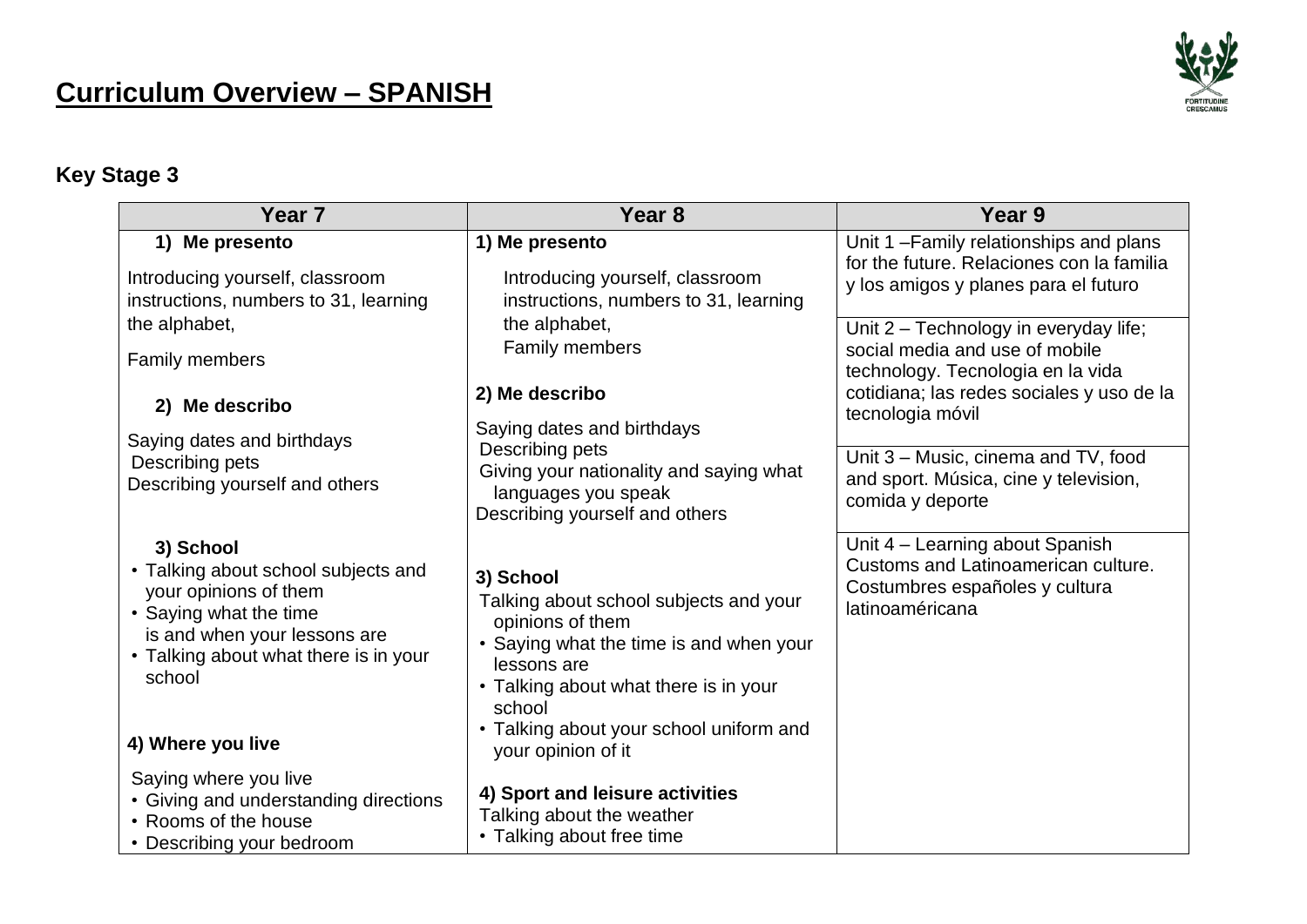

| •Giving your opinion of the region where | • Saying what you do in the morning      |  |
|------------------------------------------|------------------------------------------|--|
| you live                                 | • Talking about what you do              |  |
|                                          | after school                             |  |
|                                          | •Talking about weekend activities        |  |
|                                          |                                          |  |
|                                          | 5) Where you live                        |  |
|                                          | Saying where you live                    |  |
|                                          | • Giving and understanding directions    |  |
|                                          | • Rooms of the house                     |  |
|                                          | • Describing your bedroom                |  |
|                                          | •Giving your opinion of the region where |  |
|                                          | you live                                 |  |
|                                          |                                          |  |
|                                          |                                          |  |
|                                          |                                          |  |

### **Text book**

Year 8 - Zoom Español I ISBN 978-0-19-912754-2

Year 9 - AQA Text book ISBN 978-0-19 836586-0

All students have access to the online Kerboodle textbook throughout KS3, KS4 & KS5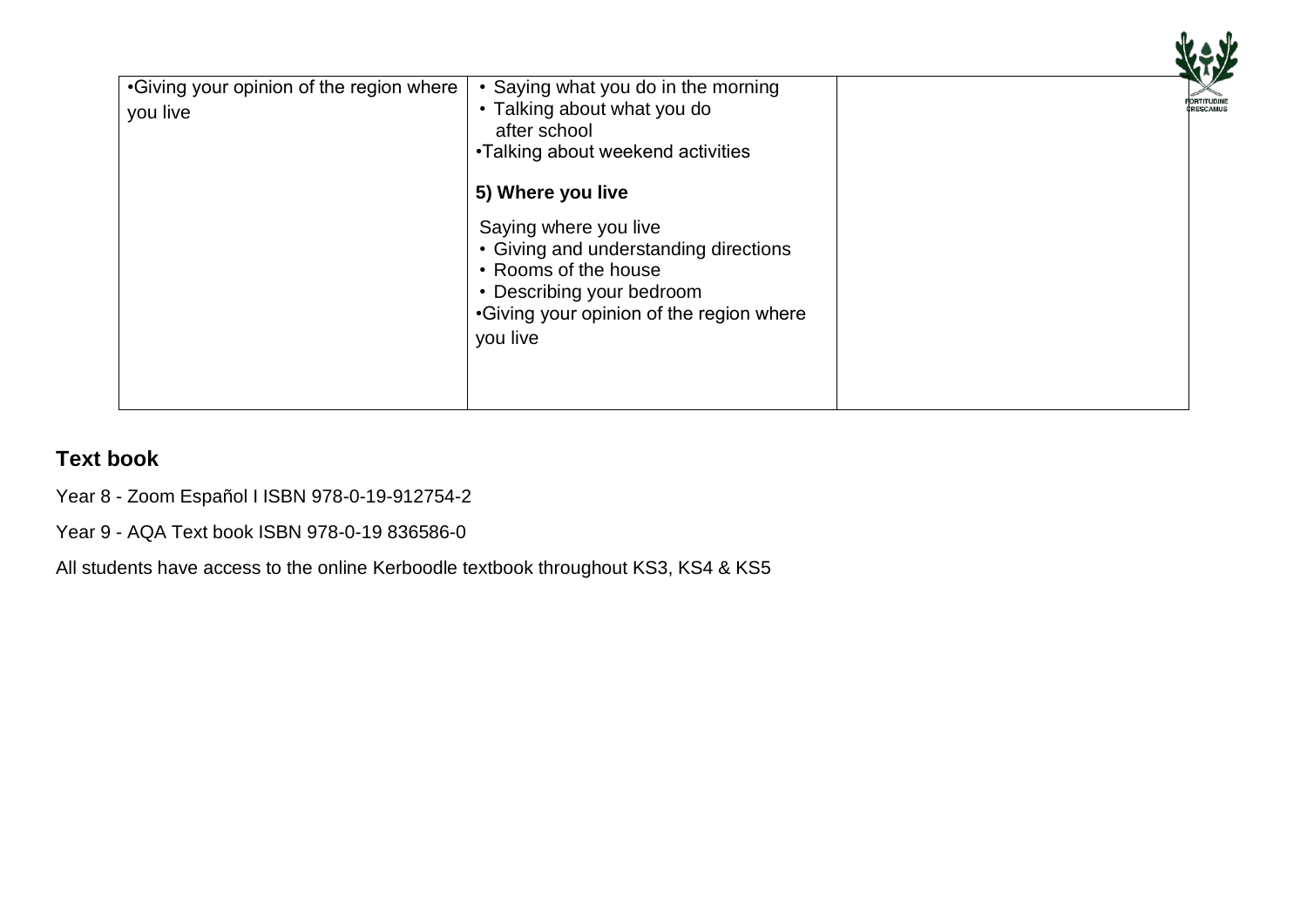### **Key Stage 4 – GCSE Exam Board: AQA**



| Year 10                                                                                                                                                                                                                                                                                                                                                                                                                                                                                                                                                                                                                                                                                                                                                                                                                                                                                           | Year 11                                                                                                                                                                                                                                                                                                                                                                                                                                                                                    |
|---------------------------------------------------------------------------------------------------------------------------------------------------------------------------------------------------------------------------------------------------------------------------------------------------------------------------------------------------------------------------------------------------------------------------------------------------------------------------------------------------------------------------------------------------------------------------------------------------------------------------------------------------------------------------------------------------------------------------------------------------------------------------------------------------------------------------------------------------------------------------------------------------|--------------------------------------------------------------------------------------------------------------------------------------------------------------------------------------------------------------------------------------------------------------------------------------------------------------------------------------------------------------------------------------------------------------------------------------------------------------------------------------------|
| • Unit 1– Family relationships and plans for the future<br>Relaciones con la familia y los amigos y planes para el<br>futuro<br>Unit 2 – Technology in everyday life; social media and<br>use of mobile technology.<br>Tecnología en la vida cotidiana; las redes sociales y<br>uso de la tecnología móvil<br>Unit 3 – Music, cinema and TV, food and sport<br>Música, cine y television, comida y deporte<br>Unit 4 - Learning about Spanish Customs and<br>Latinoamerican culture<br>Costumbres españoles y cultura latinoaméricana.<br>Unit 5 – Home, town, neighbourhood and region<br>Casa, ciudad, el barrio y la región<br>Unit 6 – Social issues / the importance of charity work<br>Problemas sociales / la importancia de hacer obras<br>benéficas<br>Unit 7 Global issues – the environment<br>Problemas globales - el medio ambiente<br>Unit 8 Travel and Tourism<br>Viajar y Turismo | • Unit $9 - My$ studies; life at school and college<br>Mis estudios; la vida en el colegio y en el instituto<br>Unit 10 - Talking about school rules and uniform<br>Reglas en el colegio y el uniforme<br>• Unit 11 – Discussion choices at 18; work or university<br>Opciones a los 18 años. Trabajar o estudiar<br>Unit $12$ – looking for a job and applying for jobs<br>Buscar trabajo y enviar solicitudes<br>Revision and exam preparation<br>Repaso y preparación para los exámenes |

#### **Textbook Used:**

AQA Spanish Higher Text Book – ISBN 978-0-19 836585-3

All students have access to the online Kerboodle textbook throughout KS3, KS4 & KS5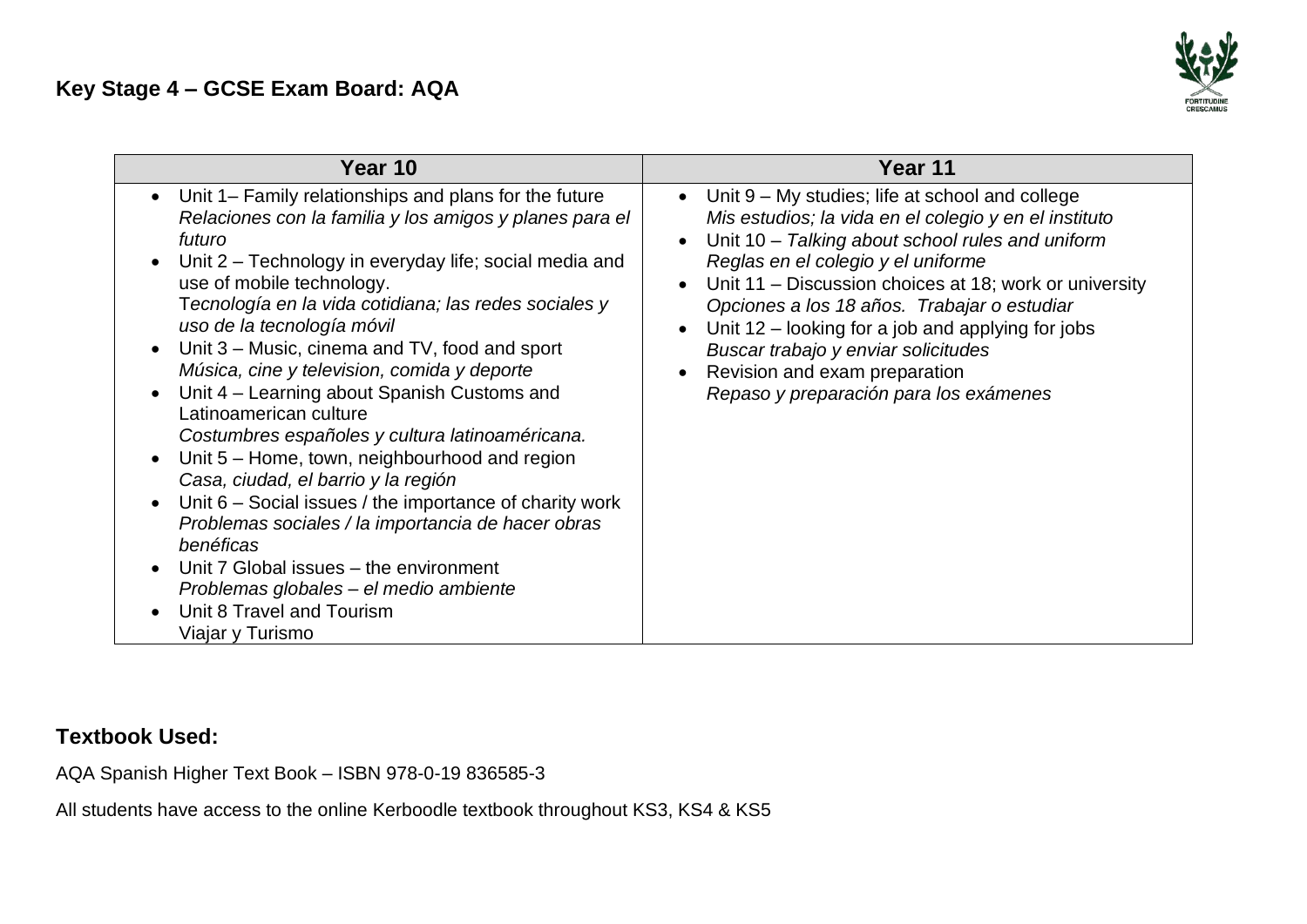

## **Key Stage 5 – A Level Exam Board:**

| Year 12                                                                                                                                                                                                                                                                                                                                   | Year 13                                                                                                                                                                                                |
|-------------------------------------------------------------------------------------------------------------------------------------------------------------------------------------------------------------------------------------------------------------------------------------------------------------------------------------------|--------------------------------------------------------------------------------------------------------------------------------------------------------------------------------------------------------|
| <b>Aspects of Spanish-speaking society: current trends</b>                                                                                                                                                                                                                                                                                | <b>Multiculturalism in Hispanic society</b>                                                                                                                                                            |
| 1 Los cambios en la familia (The changing nature of<br>family)                                                                                                                                                                                                                                                                            | 1 La inmigración<br>Los beneficios y los aspectos negativos<br>La inmigración en el mundo hispánico                                                                                                    |
| Distintos tipos de familia en el siglo XXI y como se<br>diferencian de las familias en el pasado                                                                                                                                                                                                                                          | Los indocumentados - problemas                                                                                                                                                                         |
| Actitudes hacia el matrimonio y el divorcio<br>Comprender las tendencias en el matrimonio y cómo difieren<br>los valores modernos y tradicionales<br>La influencia de la Iglesia Católica<br>2 El ciberespacio<br>La influencia de internet, los móviles inteligentes en nuestra<br>sociedad, peligros y beneficios de las redes sociales | 2 El racismo<br>Las actitudes racistas y xenófobas<br>Las medidas contra el racismo<br>La legislación anti-racista<br>3 La convivencia<br>La convivencia de culturas<br>La educación<br>Las religiones |
| 3 La igualdad de los sexos<br>La mujer en el mercado laboral, el machismo y el feminismo,<br>los derechos de los gays y las personas transgénero.                                                                                                                                                                                         | 4 Jóvenes de hoy, ciudadanos del mañana<br>Los jóvenes y su actitud hacia la política: activismo o apatía<br>El paro entre los jóvenes<br>Su sociedad ideal                                            |
| <b>Artistic culture in the Hispanic speaking world</b><br>4 La influencia de los ídolos<br>Cantantes y músicos,                                                                                                                                                                                                                           | 5 Monarquías y dictaduras<br>La dictadura de Franco<br>La evolución de la monarquía en España<br>Dictadores latinoamericanos                                                                           |
| Estrellas de televisión y cine,<br><b>Modelos</b>                                                                                                                                                                                                                                                                                         | 6 Los movimientos populares<br>La efectividad de las manifestaciones y las huelgas<br>El poder de los sindicatos                                                                                       |